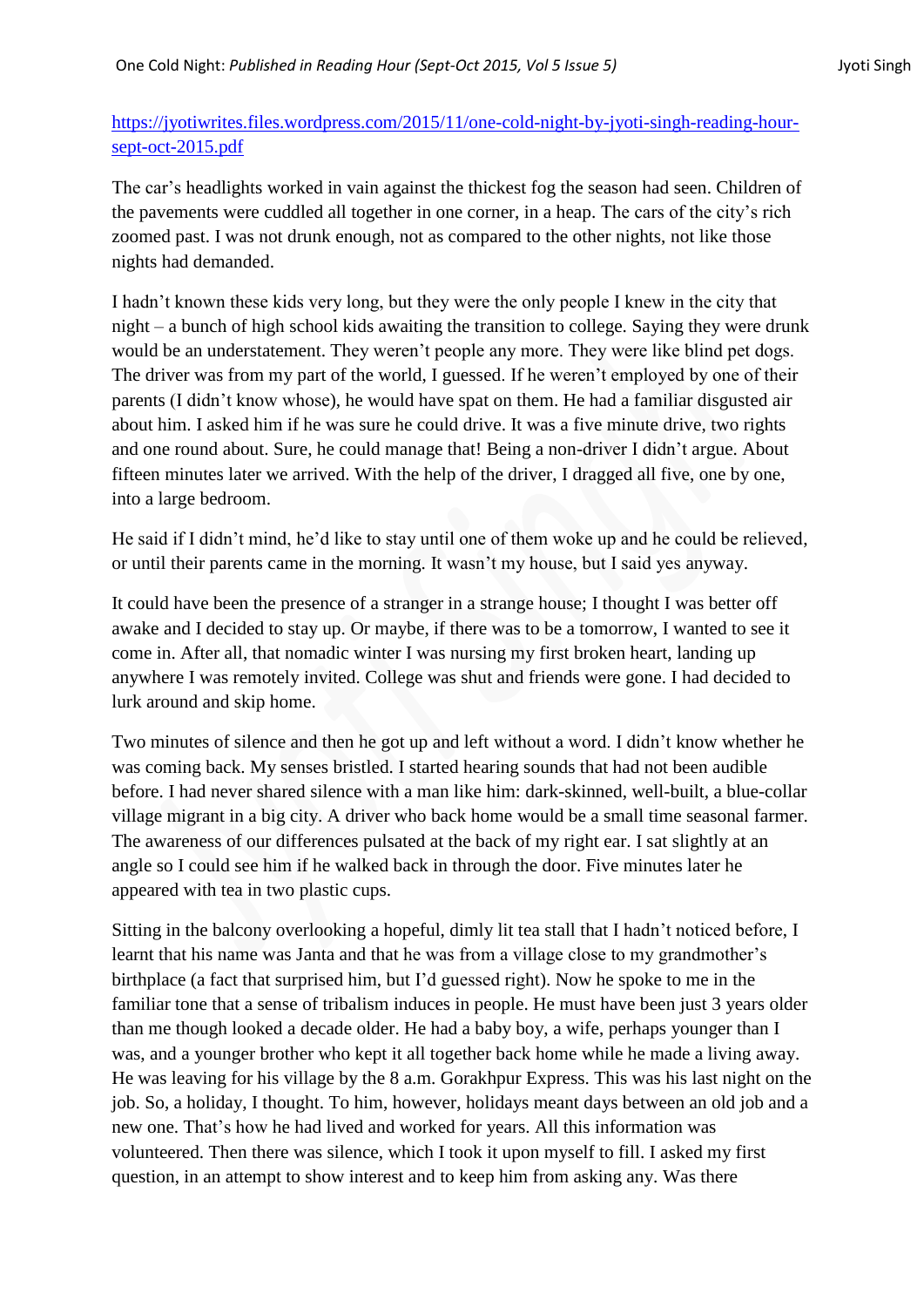something important that he had to go visit his folks for? He told me that his wife had given birth to a stillborn child fifteen days ago, a baby girl. Fully aware that insincerity in a mother tongue does not work, I was still struggling with an inept translation, when he told me there was another matter as well, an important one. Childbirth was a practical matter not emotional, I understood. He had a court hearing to attend and his presence was imperative, for they expected a judgement.

"You see they've accused me of murder," he said. I held my face as it was for the two minutes or so that he took to explain an age-old neighbourly fight about property. It had all started forty years ago when his father as a young boy threw bits of *roti* in the contentious strip of land which was part of his neighbours' property thanks to his grandfather's benignity. They raised a big hue and cry about the *roti* and his family decided to go to court for the piece of land. "My grandfather was a generous man, but petty people saw this as a sign of weakness. Finally he had to resort to the courts and he wasn't very happy doing so. "So that's when it all started." He looked up and asked, "Are you hungry?"

I unfroze my face and muttered something between yes and no. He picked yes and walked to the kitchen. It was 3 a.m. I sat where I was reassuring myself with the operative word ‗accused'. A few minutes later I was served a tomato-onion omelette sprinkled with more green chilies than I could handle. By then I knew better than to displease him. I reminded myself of the boarding school warden who used to say if it's on your plate it's edible!

"You must be wondering if my employers know." Was that what I was wondering! Sure, I nodded a yes and a no. He picked yes again. "You see, they don't have a witness; it can go on forever. How do you expect a man to earn a living if he goes around announcing he is awaiting a decision on murder?" I wanted to lift the teacup to my face and hide behind it. I couldn't. It was the first time I realized how naked our eyes are.

"This man, my neighbour's son – he is older than me – at the break of the dawn, he used to bathe at his well. The well overlooks our boundary. One afternoon he was found in it. I had only come back home the day before, after a year. I was driving a tempo for a trader in Ghaziabad at the time," he stopped. Silence. I again looked at the teacup for rescue.

―My brother manages all that, he pays all the fees. I am lucky. In this day and age which brother does that? My father was full of stories of how brothers kill one another over property. Perhaps he told us these stories as deterrence. We grew up thick." He stopped. "I love my brother," he said, a little desperately.

"Tell me what are you doing with this lot?" I knew this was coming. Perhaps people were closer in origin than apart in class. After all I was just two generations removed from his village. Unlike the company I kept, to him I was very conspicuous in my otherness.

―These people with their incessant Thank you's and Sorry's! I've heard it when I hold it for him while he pees, inebriated, and when she waits in the car having worn the wrong shoes while I fetch her the right ones." He took my empty tea cup and slid both to a corner. "There used to be a *Zamindar* whose fields my father ploughed. He succumbed to throat cancer, but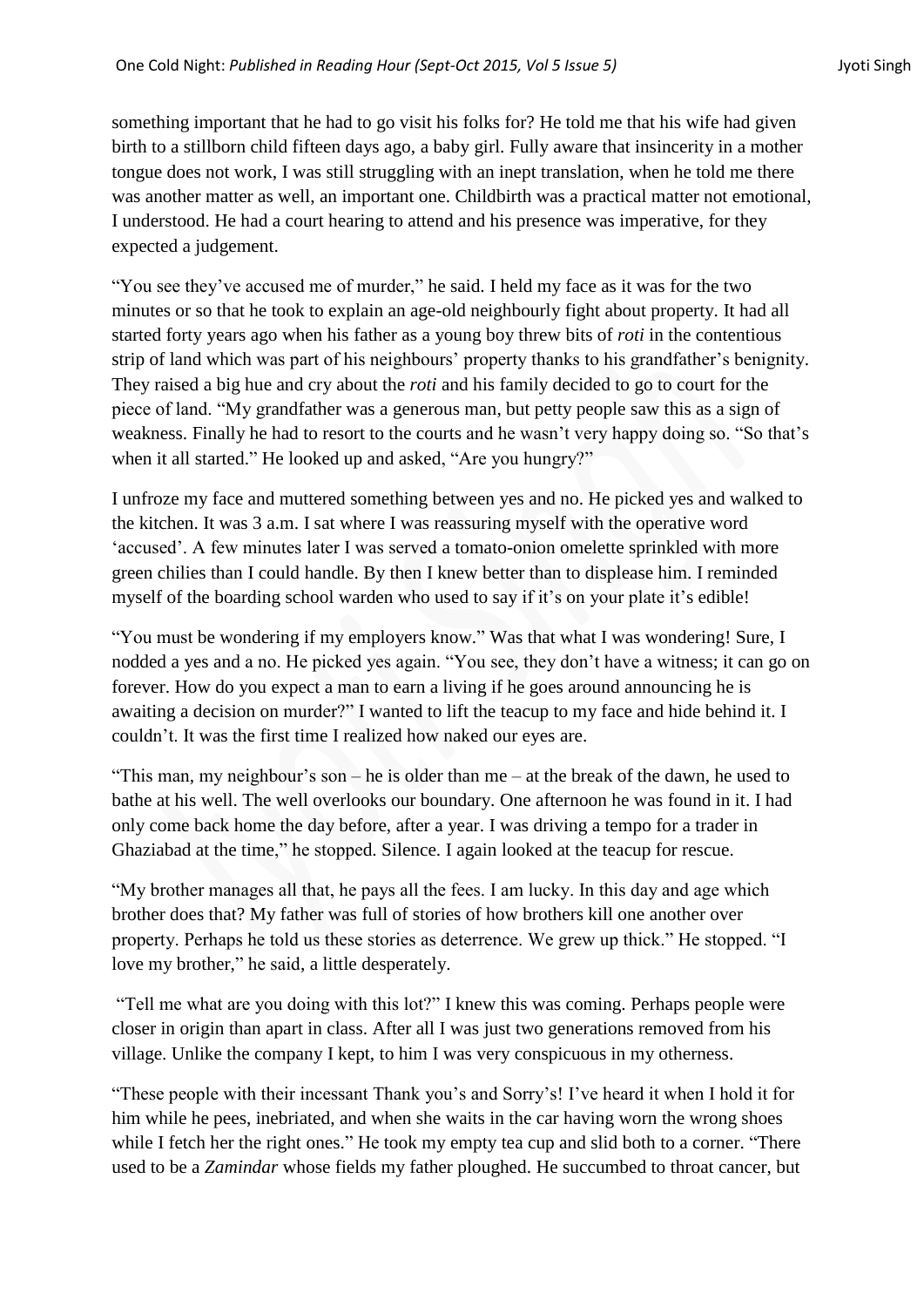nobody ever saw him so much as cough." His eyed glowed with pride. "Then there is this lot, showering around this sham respect. I wish they kept some of it for themselves." The modern world of western Indianism was distasteful to him.

―What kind of people are these? They go to parties leaving their kids behind on their own to have their own party. Living in mutual inconvenience! These are not real families." He was livid. "They have no clue what some people have done for their families." He rubbed his palms together, not because of any outside cold but perhaps the chill within. He stayed quiet for a while.

"Do you think your own blood can betray you?" I repeated my yes and no routine on which I had survived so far. He picked no this time! "That's what I think!" He paused to catch a breath. "He would still be alive, that man, had he not said such vile things about my family. I don't think much of women. They make men weak. My wife is just a woman... But I love my brother." His love for his brother had become a plea now, but my hackles had risen before that. From "did he" it turned to "would he". Fear of physical danger had transformed into a more palpable one, sexual. I started imagining a bathroom somewhere to lock myself into. The sky had turned blue with some grey flakes. Soon it'll be morning, I told myself and breathed.

"Prison would at least put an end to this," he continued, completely unaware of me. I braved a look at his face. "This life of humiliation." This was the most confused the 21 year-old me had ever been. His eyes were moist and distant. He didn't make any attempt to hide anything. He sat crying, hands on his knees, like he was tired. I had never seen a grown man cry before. It filled me with another kind of fear, a fear I had battled before, an ashamed fear. How could have I feared a pathetic man like him? I relaxed my spine.

"Lies make it easy to get by." He wasn't talking to me anymore. He was alone. "Truth sits like a snake in your gut, coiling and uncoiling. Not even the gods can free us from truth."

Within seconds the air turned yellow; first the crows acknowledged it and then the sparrows. Rain followed, as though someone had uncorked the clouds by accident. I pulled myself from the balcony to the doorway. He didn't. Morning *azaan* and the first rays of the sun and the honking from the masters of the house, all coincided in an announcement of sorts. Tomorrow had come all at once, in a rush. It felt like a lot was going to happen and yet if nothing happened no one was going to feel cheated. For a night so heavy with possibilities, the day itself was the promise.

He picked up an airbag tucked behind the door. It had been there all night, and I hadn't noticed it. He slung it on his shoulder. Perhaps it was the rain, or the daylight, or his tears, but his face seemed different now. His eyes less intense and his lips parted harmlessly. He looked like a man all ready to go nowhere, holding a ticket without a destination stamp.

The masters walked up. He gave the car key to the madam. She was surprised to see him there, "Oh you didn't have to wait for us! But thank you, Janta." I looked closely, he didn't wince. Sir and madam smiled at him. He looked at me wordlessly in goodbye. Something of